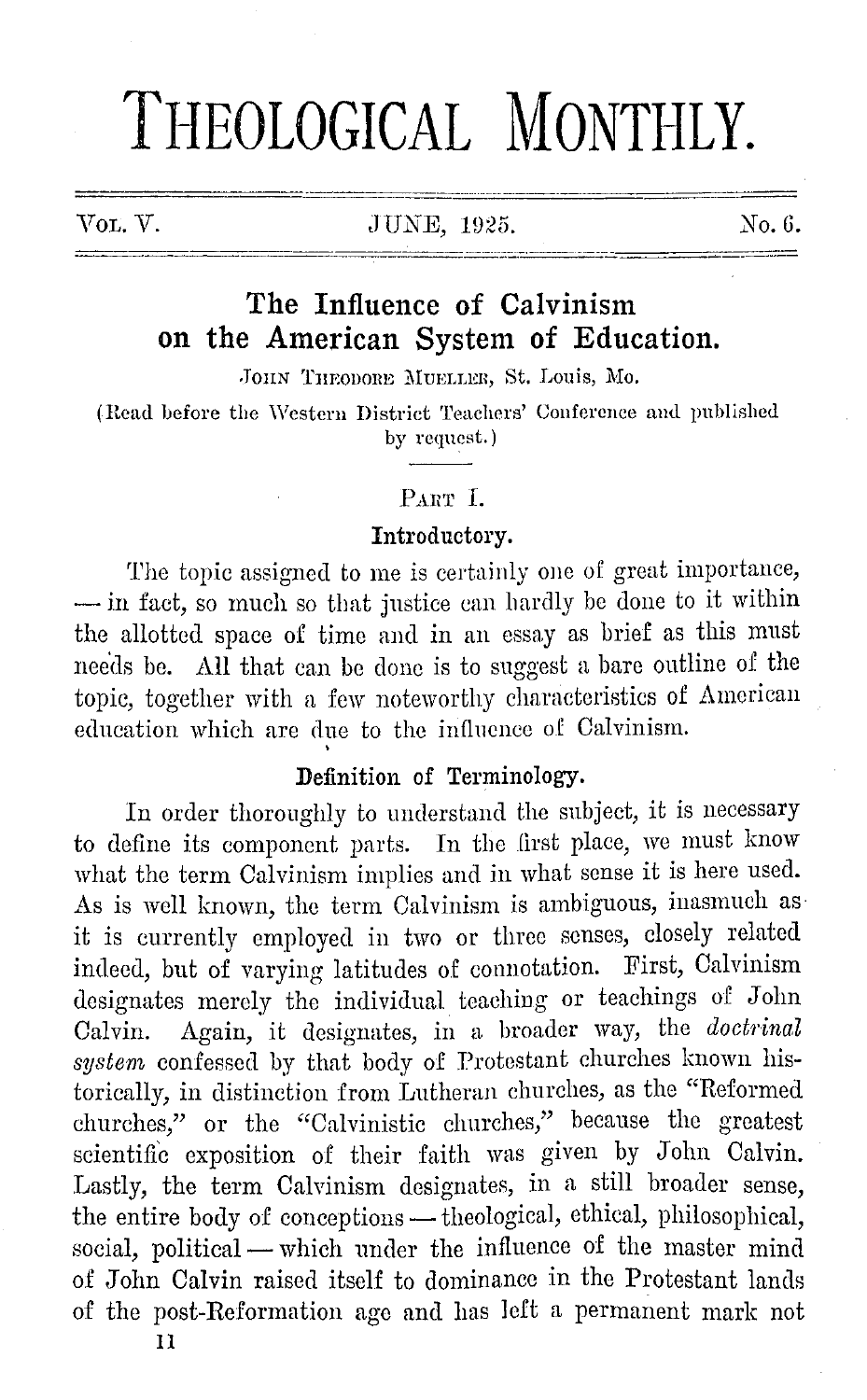only upon the *lhonght,* but also upon the *life* and *history* of man, upon the social order of civilized peoples, and even upon the political organization of States. (See Schaff-Herzog Enc. s. v. "Calvinism," by Benj. B. Warfield.) In the present article the term will, for obvious reasons, be taken in the third of these senses. When we speak of the influence of Calvinism on the American system of education, we have in mind such particular conceptions, traits and characteristics, aifoctiug especially religion, as may be traced back to the work of John Calvin.

However, also the phrase "the American system of education" ought to be qualified, so that the scope of this essay may be clear from the start. It has been suggested that in a strict sense we cannot yet speak of an American system of education, although this term is being widely used. We have a system of schools, of schedules, of grading, etc., but an American system of education, in a truly philosophical and logical sense of the term, is still lacking. L. R. Klemm, in his *Public Education in Germany and in lhe United Slates,* quotes the editor of *World's Work* as saying: "We Americans do not live by any philosopher's plan or by any book-made scheme. A patch of anarchy on a cloth of orderliness; a piece of high wisdom here and a piece of low folly there - we take what we *will*, or what we *must* for the instant *need*. The theorists of every sort must do the best they can to catalog or to coordinate such political and social phenomena as exist at the same time in Massachusetts, South Carolina, Oklahoma, and Colorado. This is hard on the theory-builders; but the people seem to thrive reasonably well by these unorderly and unclassifiable zigzag methods of working out a democracy. It is equally easy to praise and to blame, to fear and to trust, according to one's mood. The best of it all is, one's fear or trust, or blame or praise, does not in the least interfere with the orbic quality of our swing forward." This applies also to education. Hence, when we employ the phrase "American system of education," we use it in the broader sense of "American education," in the same way as this term is used by Sarah A. Burstall in her book *Impressions of American Education in 1908,* or in the sense which Boone implies in his *Education in the United States.* We do this, however, also for another reason. While Calvinism has not contributed anything to an American *system* of education, it has certainly greatly influenced public education in our country, especially in its political, religious, and social aspects. Thus defined, the subject would read: What have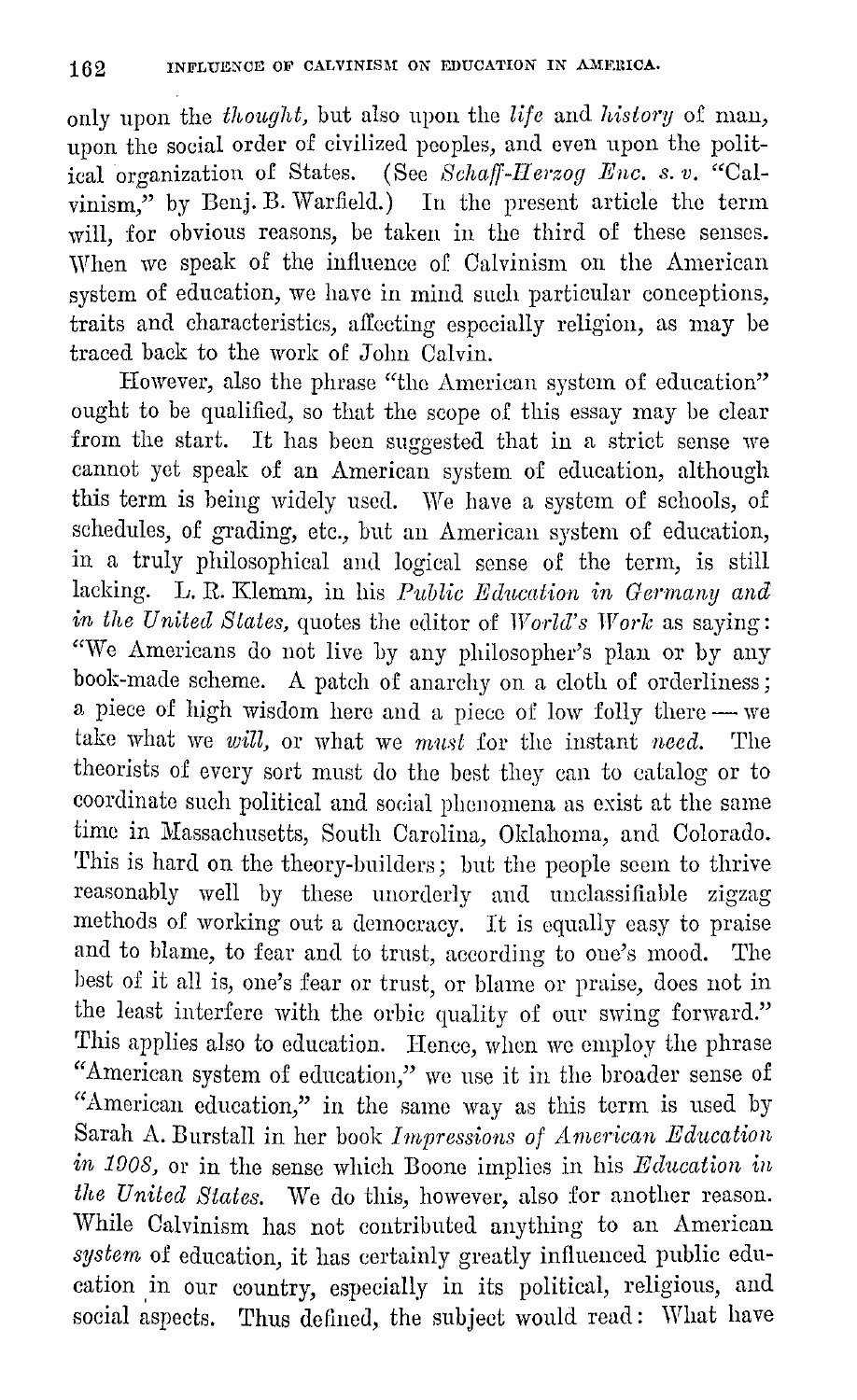the theological, philosophical, social, and political conceptions which had their inception in the mind of John Calvin and his colaborers contributed to the shaping and molding of: education in our country?

# **Life of John Calvin.**

In order to answer this question, it is necessary that we first study the main events in the life of John Calvin; for the influence which a man exerts, he it wholesome or otherwise, depends largely upon his character and life. John Calvin was a Frenchman, born at Noyon, July 10, 1509, eight years before Luther posted his theses at Wittenberg. His father, Gerard Chauvin, was a notary public, a man of considerable influence and fairly well to do. John Calvin was first educated for the Church, and before he was twelve years old, he was presented to a benefice in the cathedral of Noyon. Six years later he was appointed to the curacy of souls at Montville, doing the work of chaplain and pastor, although he was not ordained for the priesthood. However, his father at this time ehanged his mind as to the career of his son; he desired him to turn his attention to practise of law as the road to wealth. 'l'his change was acceptable to the son, who from the study of the Scriptures had become convinced of many of the errors of the Romish Church. He accordingly repaired to Orleans, where he studied under the famous jurist Peter Stella, and thence to Bourges, where Andrew Alciat, another prominent lawyer, filled the chair of jurisprudence, and where Melchior Wolmar, the Reformer, taught him Greek. Herc Calvin was confirmed in the doctrines of the Reformation, and soon he began to preach them in the villages. However, as his father, in the mean while, had died, leaving him without funds, he returned to Noyon, but after a short period went to Paris, where in 1532 he published commentaries on Seneca's two hooks *De Clementia.* 

Calvin now resigned his benefices and devoted himself to the study of theology. When, in 1533, the rector of the University of Paris, Cop by name, had occasion to write a discourse on the Festival of All Saints, Calvin persuaded him publicly to declare his opinion regarding the new doctrines. This brought upon them both the indignation of the Sorbonne. They were forced to leave the city. Calvin finally found. shelter in the home of Louis du Tallet, a priest at Angoulême, where he supported himself by teaching Greek. Here he also composed the greater part of his famous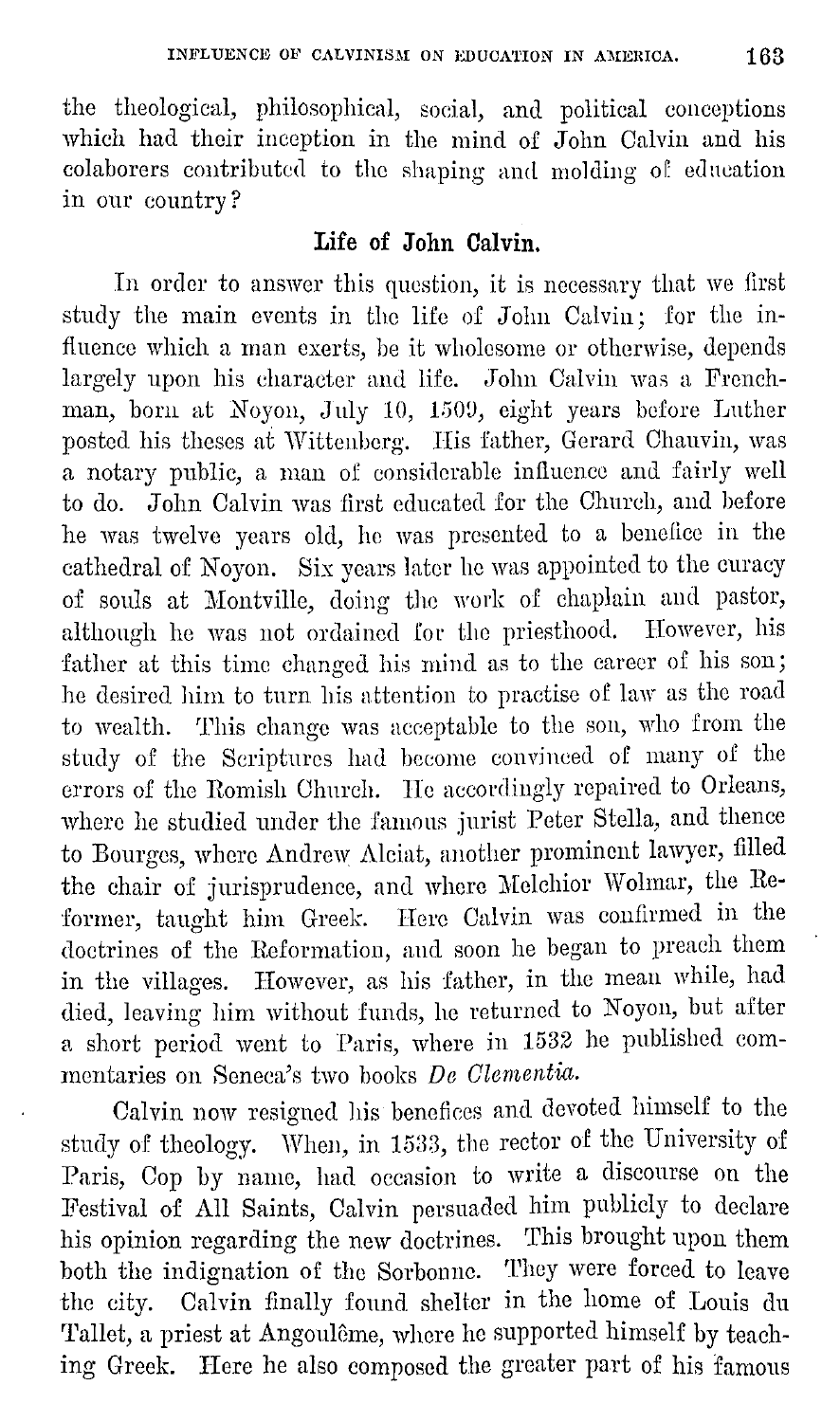work *1'he Institutes of the Christian Religion,* which was published in 153G. Under the protection of the Queen of Navarre, sister of Francis I, he returned to Paris in 1534, but as the opposition against him was still strong, he quitted France the same year, having published a treatise in which he confuted the error of those who held that the soul between death and the resurrection remains in a state of sleep: He now went to Baslc, in Switzerland, where in 153G he published his *Institutes,* the design of which was to exhibit a full view of the doctrines of the Swiss Reformers. This work, written in Latin, he himself translated into French, and it has since been translated into all the principal modern languages. After the publication of the *Institutes* he went to Italy, where he was received with distinction by the Duchess of Ferrara, daughter of Louis XII. In spite of her protection he was obliged to leave Italy and now went to Geneva, where the Reformed religion had been publicly established the same year. At Geneva, at the request of Farel, Viret, and other eminent Reformers, he became a preacher of the Gospel and professor, or rather lecturer, of theology. Farel was twenty years older than Calvin, but they nevertheless united in effecting the complete reformation of Geneva. In the month of November a plan of church government and a confession of faith were laid before the public authorities of Geneva for their approval. These were sanctioned in the month of July, 1537. However, the popular will was not prepared for the severe discipline of the two reformers, and in a short time the people, under the direction of the libertine faction, met in public assembly and expelled Farcl and Calvin from the city. Calvin now went to Berneand, afterwards to Strassburg, where he was appointed professor of theology and pastor of a French church. While at Strassburg, Calvin published a treatise on the Lord's Supper, in which he combated the opinions both of the Homan Catholics and the Lutherans. Here, too, he published his *Commentary on the Epistle*  to *the Romans.* Lastly, at Strassburg he entered into marriage with the widow of a converted Anabaptist preacher.

However, at Geneva conditions, in the mean while, had become chaotic, and so in May, 1541, the banishment of Farel and Calvin was revoked, and in the following September Calvin was received into the city amid the congratulations of his flock. He at once laid before the council a scheme of church government, and after it had been adopted and published by authority of the council (November 20, 1541), he did not hesitate rigidly to enforce it.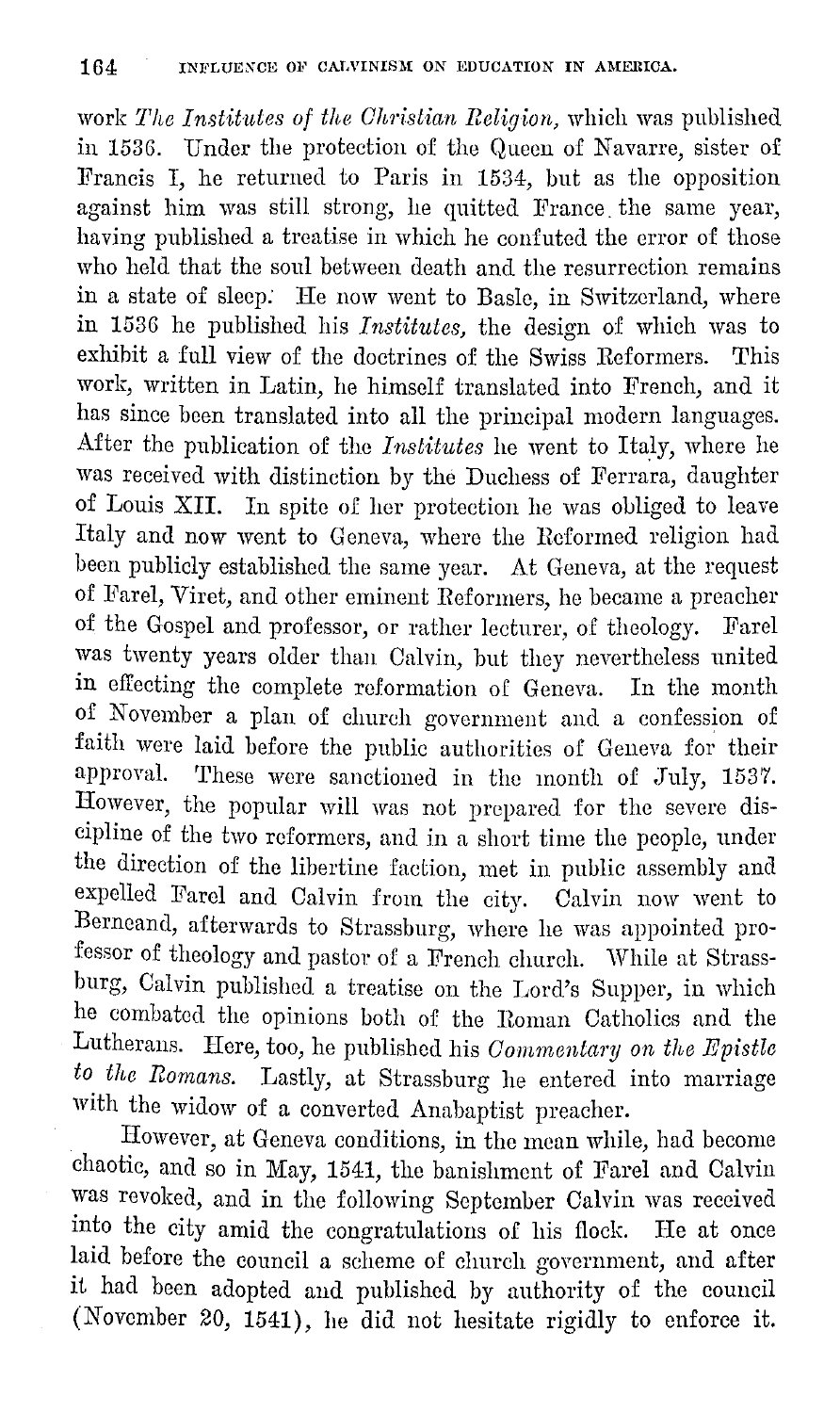Calvin was now the ruling spirit in Geneva, and he desired to make the church which he had established there the mother and seminary of all the Reformed churches. His personal labors were unceasing. He established a university, the high character of which was long maintained; he made the city a literary mart and encouraged French refugees and others who sought his advice to apply themselves to the occupation of printer or librarian. Having fmished the ecclesiastical regimen, he directed his attention to the improvement of the municipal government. These efforts were continued throughout the remaining twenty years of his life, during which he was active as preacher, teacher, writer, and statesman. 'l'o the very last he maintained the same firmness of character which had distinguished him through life. On his death-bed he called God to witness that he had preached the pure Gospel and exhorted all about him to walk worthy of the divine goodness. He died without a struggle on May 27, 1564, in his fifty-fifth year, having been ill the greater part of his life.

Calvin was a man of milldlc stature, naturally delicate, reticent, but nevertheless a man of unusual will-power. His habits were frugal and unostentatious. He had a clear understanding, an extraordinary memory, and a firmness and inflexibility of purpose which no opposition could overcome, no variety of objects could defeat, and no vicissitudes could shake. In his principles he was devout and sincere, and the purity of his character and private life was without a stain. His wedded life lasted only a few years and left him without issue at his death, his only child, a son, having died in infancy.

It is impossible to contemplate without astonishment the labors of Calvin during the last twenty years of his life. He presided over the ecclesiastical and political affairs of Genova; he preached every day, lectured thrice a week, was present at every meeting of the Consistory, and nevertheless found time for a vast corrcspondence and voluminous literary labors. Besides his printed works there are now in the library of Geneva  $2,025$  sermons in MS. During the years in which he labored in Geneva he was in feeble health, and yet he continued attending to his manifold tasks almost to the very day of his death. He chose to be poor, refusing on several occasions proposed additions to his very moderate salary, and he is said uniformly to have declined receiving presents, unless for the sake of giving them to the poor. His entire property at his death amounted to only \$225.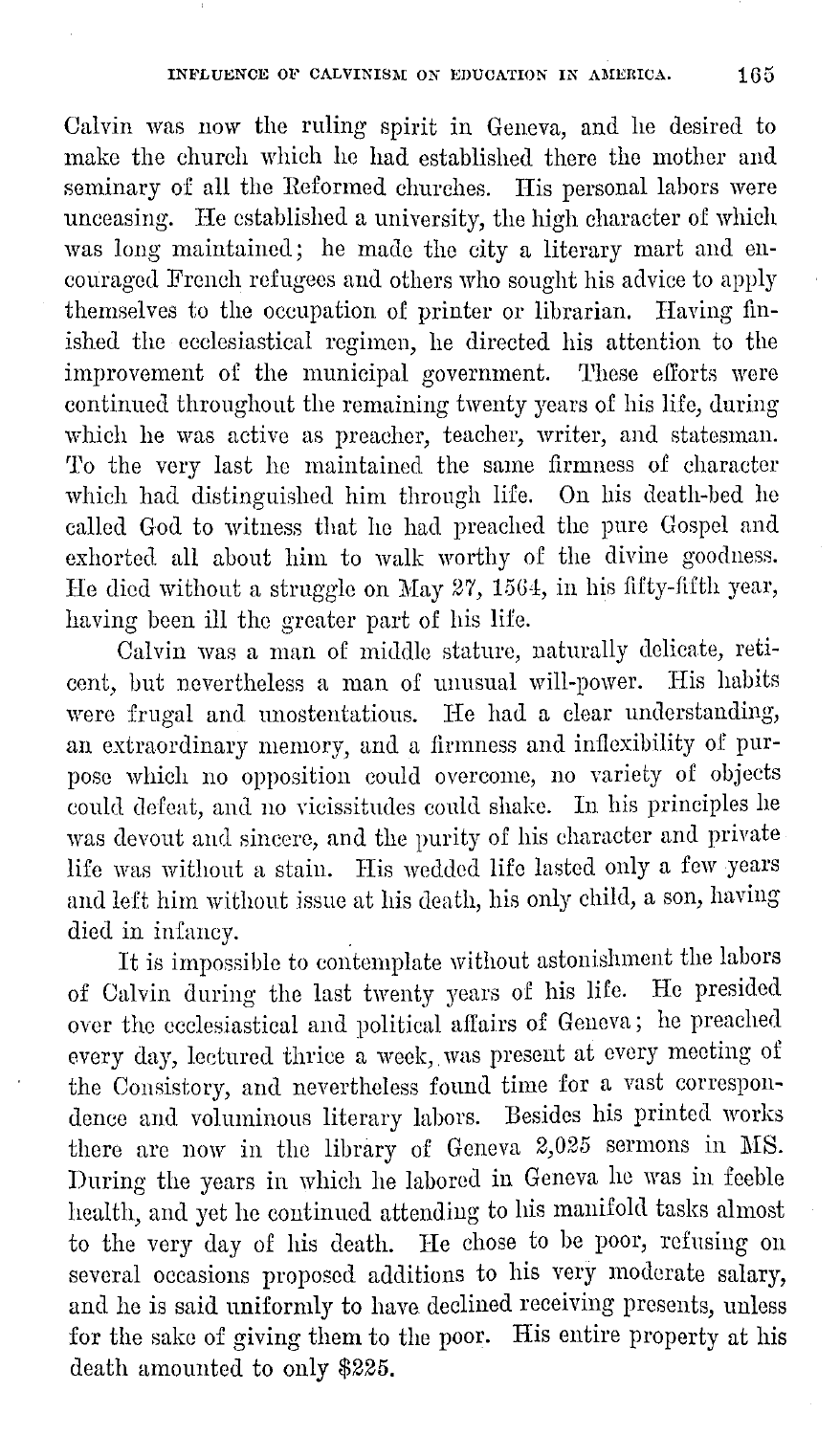## Influence.

The influence which John Calvin exerted, not only upon his own immediate surroundings, but over the whole of Europe, was trememlous. It was felt to a great extent in all the countries that received the Reformed faith. Brom Switzerland his doctrine spread over all Europe, being carried cast to Hungary, Bohemia, and Poland; south to Italy; west to France; and north to Germany and Holland, even leaping the seas to England and Scotland. His first problem was to unite the two parties of Switzerland, the German in the north and the French in the south, who differed from one another not only in doctrine, but also as to church government. Gradually, however, Calvin's doctrines gained the Gradually, however, Calvin's doctrines gained the victory in Switzerland, when, after some negotiations with Bullinger, the head leader of German Switzerland, they agreed, in 1549, on a new creed regarding the Lord's Supper, the so-called 'l'igurinc Confession. Nor did his influence stop here. 'l'he Heformed churches in Germany, in Holland, England, Hungary, Scotland, etc., were the result of his ever-active and determined mind. However, not only on the theology of these countries did Calvin exert a striking influence, but also on their morals. Calvin's severe moral code, which made Geneva the model city of Europe, was to a greater or less extent followed in Switzerland and became the pattern of all nations that accepted the Calvinistic creed. Lastly, also, Calvin's social and political influence was very striking. Emelio Castelar, the leader of the Spanish Liberals, has declared that "Anglo-Saxon democracy is the product of the severe theology learned in the cities of Holland and Switzerland." Leopold von Ranke, the German historian, has given his weighty judgment iu the words: "John Calvin was the virtual founder of America." James Anthony Froude, the English historian, has said that "nearly all the chief benefactors of the modern world have been Calvinists." (Vollmer, *Life of John* Calvin.) While these statements may be regarded as mther exaggerated, nevertheless they show how keenly the influence of Calvin has been felt up to the present time. Williston Walker, Titus Street Professor of Ecclesiastical History in Yale University, in his biography of Calvin, writes: "In Western Europe no influence was to be compared, during the latter half of the sixteenth century, with that of Calvin." John Knox, the Reformer of Scotland, himself a disciple of John Calvin, maintained: "The most perfect school of Christ that ever was on the earth since the days of the apostles is the Reformed Christian Community in Geneva."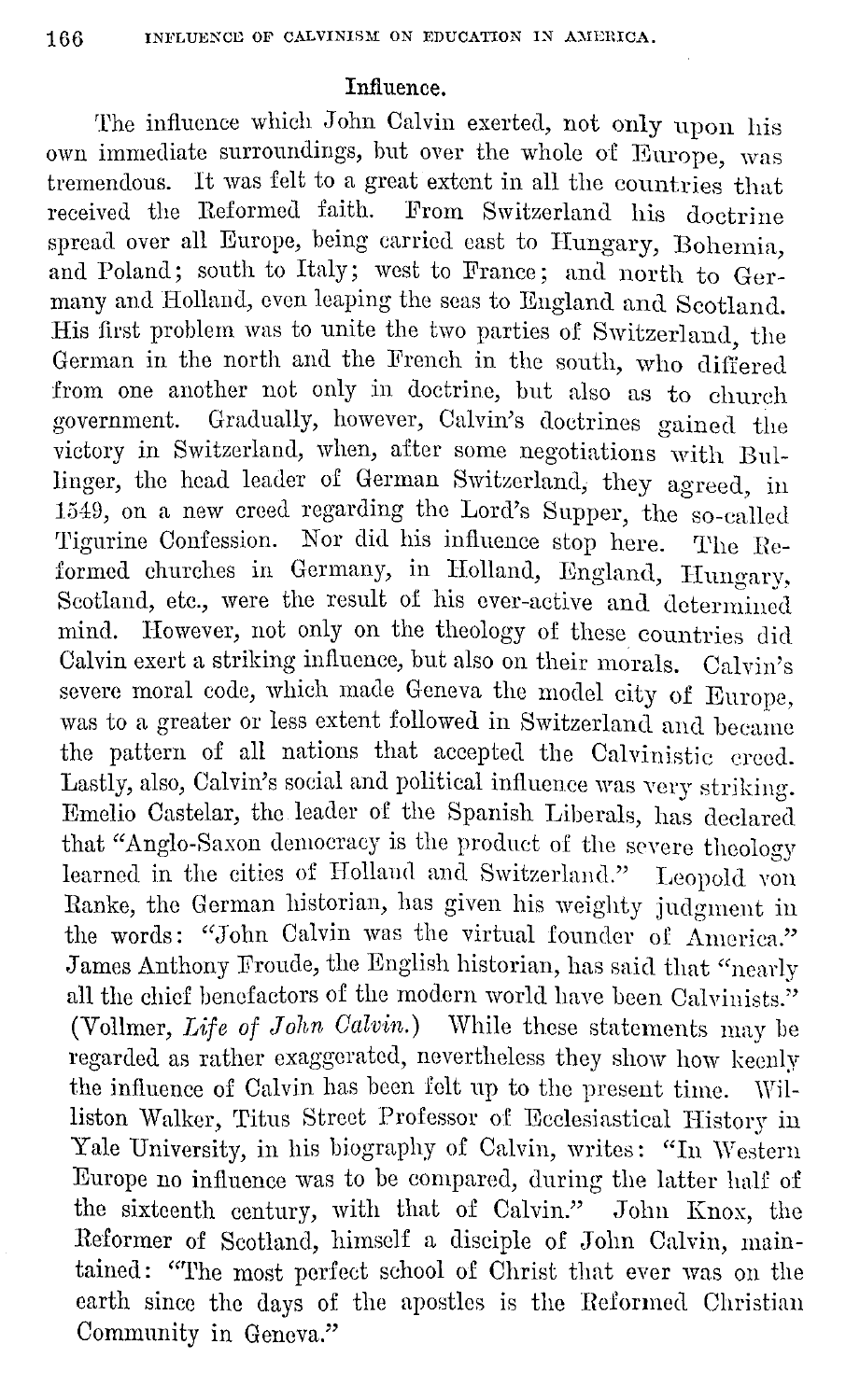# Influence of Calvinism in America.

That the influence of Calvinism in our own country should be pronounced is but natural, since all the leading colonies were largely settled by people who directly or indirectly accepted the religious tenets of John Calvin. It is estimated that of the three million Americans at the time of the American Revolution 900,000 were of Scotch-Irish descent; the German and Dutch Calvinists numbered 400,000; the Puritan English, 600,000. While the Roman Catholic Church exerted no influence whatever, and that of the Lutheran Church was insignificant, the entire country before and after the Revolutionary War was controlled by men who acknowledged the Calvinistic creed as their own. (Vollmer, *Life of John Calvin,* p. 209.) Among these were the great leaders of the Constitutional Convention: James Madison, a graduate of Princeton (Presbyterian), Alexander Hamilton, of Scotch parentage, whose familiarity with Presbyterian government is fully attested, and, above all, George Washington, who, though an Episcopalian, had a high regard for the Calvinistic tenets as represented in its strictest form by the Presbyterian Church. Imleed, at one time the respect for the Calvinistic Church during the Revolutionary days was so marked that it was feared by Christians of other denominations that it might become the established Church in America, just as in Scotland, Switzerland, etc. (Vollmer, a. *c.,*  p. 212.) Onr own historian Bancroft says: "'l'he Revolution of 1776, so far as it was effected by religion, was a Presbyterian measure. It was the natural outgrowth of the principles which the Presbyterianism of the Old World planted in her sons, the English Puritans, the Scotch Covenantcrs, the French Huguenots, the Dutch Calvinists, and the Presbyterians of Ulster." Some one has declared that the American colonists were either atheists or Calvinists, which, though a sweeping statement exceccling the truth, still shows the power of Calvinistic influence in our country. Vollmer, *o. c.,* states: "Such is the relation of Calvinism to our national life, such is the answer which as Presbyterians and Reformed we give to the question, What have these principles done for the Republic? To-day, as we look over our broad national domains, as we see the 80,000,000 of our inhabitants in the enjoyment of education, of religious freedom, of civil liberty, of the blessings which the Federal Union has secured to the nation, we can say, This hath Calvinism wrought! This, too, is our answer to the assertion made by some ill-informed persons, in whose minds prejudice has usurped. the throne of sound reason, the assertion